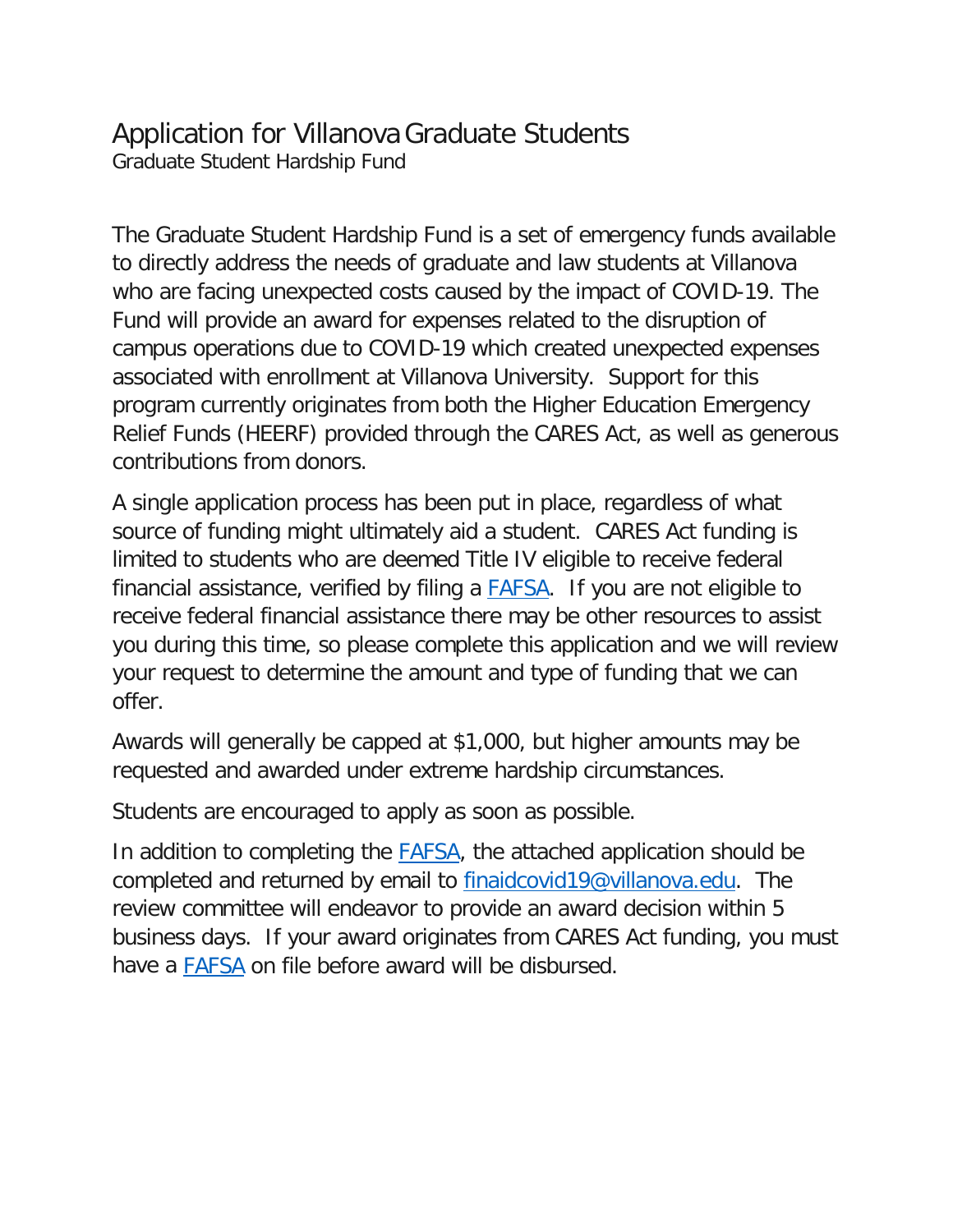## Application for VillanovaGraduate Students

Graduate Student Hardship Fund

| Name                                                                                           |                                  | <b>VU ID Number</b> |           |
|------------------------------------------------------------------------------------------------|----------------------------------|---------------------|-----------|
| <b>VU Email</b>                                                                                | College                          |                     |           |
| Department                                                                                     | Degree Program (M.A./Ph.D./etc.) |                     |           |
| Were you registered in Spring 2020?                                                            | <b>YES</b>                       | <b>NO</b>           | # credits |
| Were you in an online-only program in Spring 2020?                                             | <b>YES</b>                       | <b>NO</b>           |           |
| Will you be registered for Summer 2020?                                                        | <b>YES</b>                       | <b>NO</b>           | # credits |
| Will you be registered for Fall 2020?                                                          | <b>YES</b>                       | <b>NO</b>           | # credits |
| What is your anticipated graduation date?                                                      |                                  |                     |           |
| Type of Current Funding (e.g. Graduate assistantship, GA Hourly, Other (please specify), None) |                                  |                     |           |

\_\_\_\_\_\_\_\_\_\_\_\_\_\_\_\_\_\_\_\_\_\_\_\_\_\_\_\_\_\_\_\_\_\_\_\_\_\_\_\_\_\_\_\_\_\_\_\_\_\_\_\_\_\_\_\_\_\_\_\_\_\_\_\_\_\_\_\_\_\_\_\_\_\_\_\_\_\_\_\_\_\_\_\_\_

Please select a category that best matches your need for emergency funds:



How much are you requesting? \_\_\_\_\_\_\_\_\_\_\_\_\_

Will you/did you receive the federal Economic Impact Payment (\$1200/individual)?

| <b>)YES</b> | INO        |
|-------------|------------|
| )YES        | <b>INO</b> |

Did you complete a 2019-2020 Free Application for Federal Student Aid (FAFSA)

If no, you can [complete a 2019-20 FAFSA](https://studentaid.gov/h/apply-for-aid/fafsa/) before June 30, 2020 or complete a 2020-21 FAFSA if applying for funding after this date. Note, it takes about 3 -5 days for the University to receive the results of the FAFSA.

Do you plan to file a Free Application for Federal Student Aid (FAFSA) to show eligibility for CARES Act

funding? ( ) NO